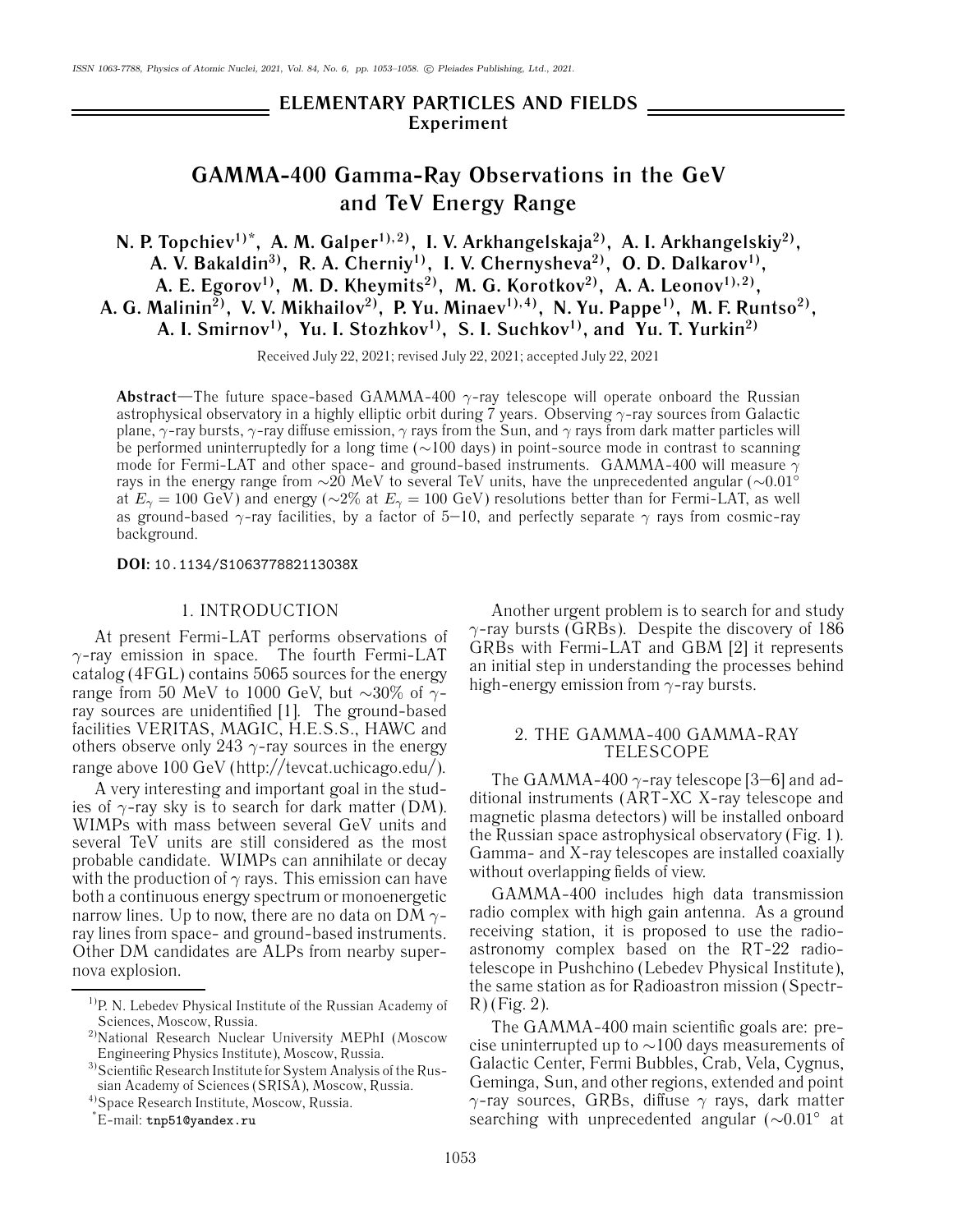

**Fig. 1.** GAMMA-400 scientific complex including GAMMA-400 γ-ray telescope and additional instruments: ART-XC X-ray telescope, magnetic plasma detectors, high data transmission radio complex with high gain antenna, thermal control system.

 $E_{\gamma} = 100 \text{ GeV}$ ) and energy ( $\sim$ 2% at  $E_{\gamma} = 100 \text{ GeV}$ ) resolutions.

#### 2.1. The GAMMA-400 Physical Scheme

The physical scheme of the GAMMA-400  $\gamma$ -ray telescope is shown in Fig. 3.

#### GAMMA-400 includes:

—plastic scintillation anticoincidence top AC top (1280  $\times$  1280 mm) and four lateral AC lat  $(1280 \times 600 \text{ mm})$  detectors with efficiency of 0.99995 and time resolution of 200 ps;

—converter-tracker (C), consisting of 13 pairs of planes of scintillating fiber detectors  $(X \text{ and } Y \text{ coor-}$ dinates,  $1000 \times 1000$  mm) and analog readout. The first 7 and 4 pairs have W converter foils of 0.1  $X_0$ and  $0.025 X_0$  thick each, respectively. The last 2 pairs have no W;

—time-of-flight system (ToF) consisting of plastic scintillation detectors (S1 and S2, 1000  $\times$ 1000 mm) spaced by 500 mm with coefficient of separation for top/down moving particles of 1000 and time resolution of 200 ps;

—the calorimeter (CC1 and CC2). CC1  $(800 \times 800 \text{ mm})$  consists of CsI(Tl) scintillation crystals and scintillating fiber detectors  $(X \text{ and } Y)$ coordinates) without W. CC2 (800  $\times$  800 mm) consists of  $22 \times 22$  CsI(Tl) crystals. Total thickness of calorimeter is ∼18  $X_0$  (∼0.9  $\lambda_0$ ) and ∼42  $X_0$   $(\sim$ 2.0  $\lambda$ <sub>0</sub>) for vertical and lateral particle detection, respectively;

—four lateral scintillation detectors (LD) for detecting lateral particles;

—plastic scintillation detectors (S3 and S4,  $800 \times 800$  mm) for improving hadronic and electromagnetic shower separation.

After interaction of incident  $\gamma$  rays with the GAMMA-400 detector matter the backscattering omnidirectional particles (mainly, 1-MeV photons) are arisen. In order to exclude backscattering particles, all scintillation detectors consist of two independent 10-mm layers and fast timing methods are used.

The GAMMA-400 energy range for  $\gamma$ -ray studies is from ∼20 MeV to several TeV. The field of view (FoV) for detecting particles from top-down directions is  $\pm 45^\circ$ . In GAMMA-400, the common trigger  $(AC \times ToF)|(S3 \times ToF)$  is used for detecting lowand high-energy particles.

Moreover, GAMMA-400 can detect  $\gamma$  rays from lateral directions using trigger  $\overline{LD} \times \overline{S_3} \times \overline{S_4} \times CC_2$ .

## 2.2. The GAMMA-400 Performance

Model calculations of the GAMMA-400  $\gamma$ -ray telescope performance were carried out using the "GEANT4.10.01.p02" software package. As a result of calculations, we obtained the following dependences:

PHYSICS OF ATOMIC NUCLEI Vol. 84 No. 6 2021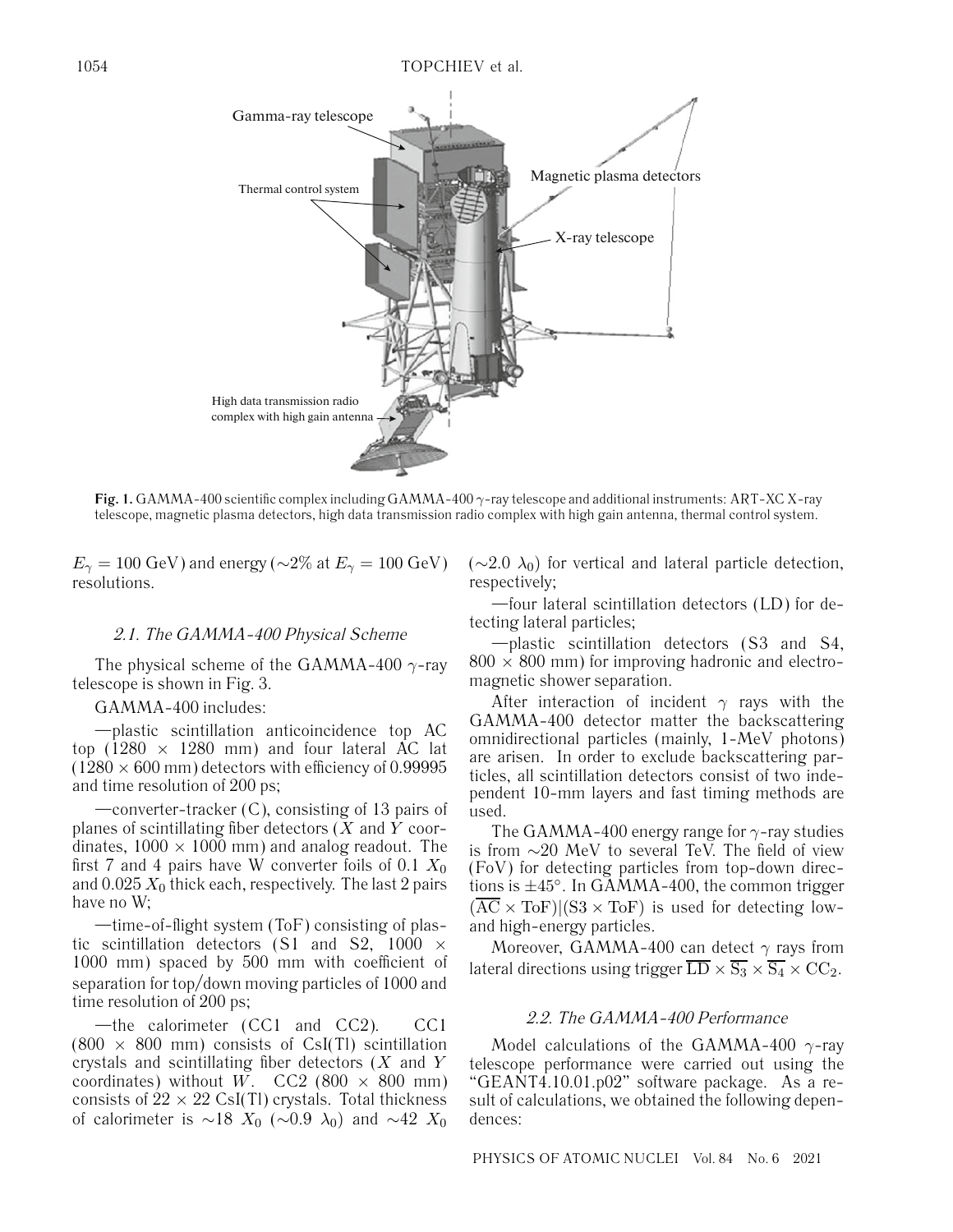

**Fig. 2.** RT-22 radio-telescope in Pushchino as a ground receiving station.



**Fig. 3.** GAMMA-400 γ-ray telescope physical scheme. GAMMA-400 consists of anticoincidence system AC (top and lateral detectors), converter-tracker  $C$ , time-of-flight system ToF from scintillation detectors  $S1$  and  $S2$ , two parts of calorimeter CC1 and CC2, lateral detectors LD, scintillation detectors of the calorimeter S3 and S4.

—the angular resolution vs the energy (Fig. 4). The angular resolution for  $E_{\gamma} = 100 \text{ GeV}$  is ~0.01°;

—the energy resolution vs the energy (Fig. 5). The energy resolution for  $E_{\gamma} = 100 \text{ GeV}$  is ~2%.

Using the combined information from all GAMMA-400 detector systems, it is possible to reach an effective rejection of protons from electrons. The methods to separate electrons from protons presented in [7] are based on the difference of the

PHYSICS OF ATOMIC NUCLEI Vol. 84 No. 6 2021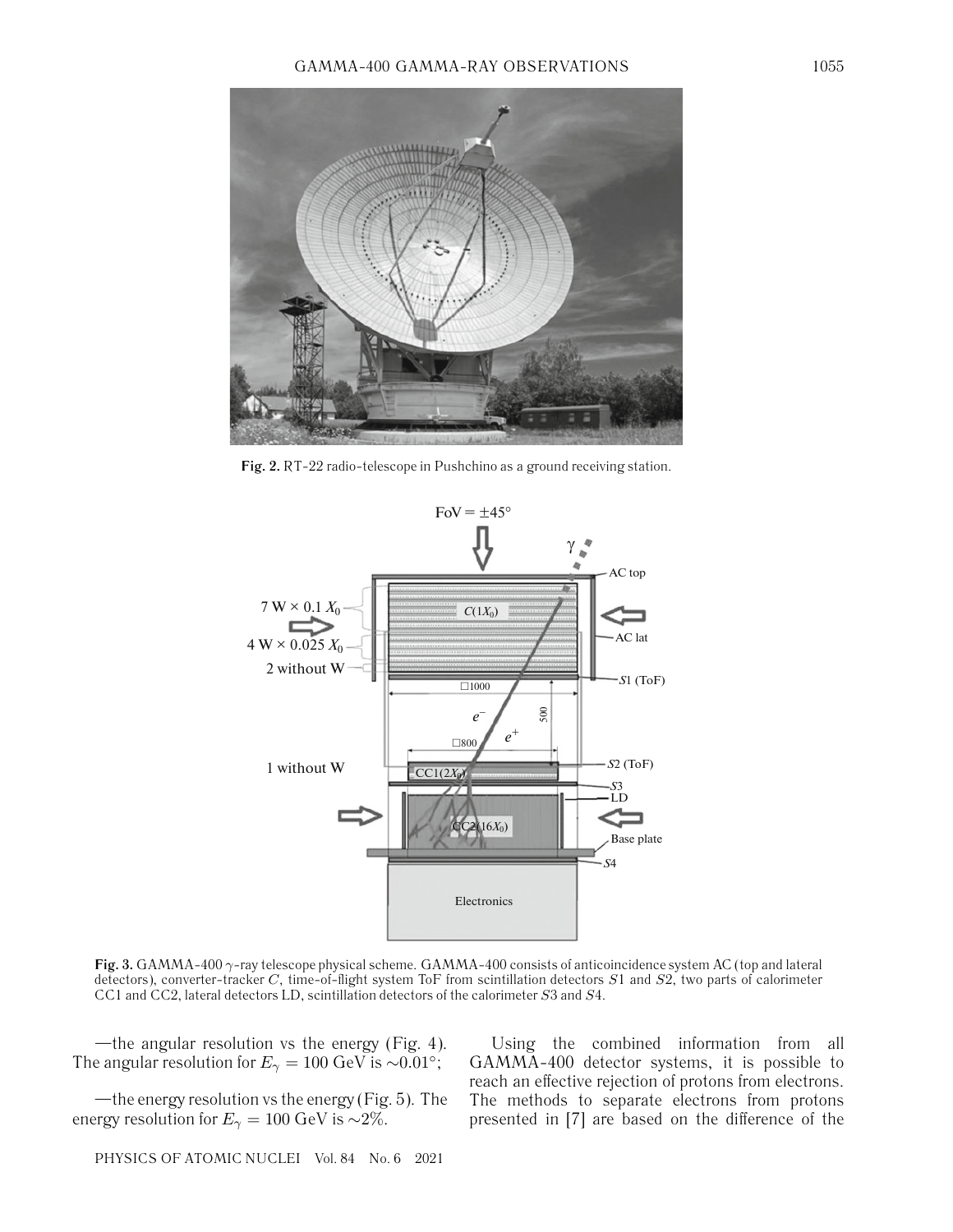

**Fig. 4.** The angular resolution vs the energy for GAMMA-400, Fermi-LAT, DAMPE, MAGIC, VERI-TAS, CTA.

development of hadronic and electromagnetic showers inside the instrument. For the current physical scheme the rejection factor for vertical protons is about  $3 \times 10^5$ .

For testing and calibrating, prototypes from some detector systems were manufactured and calibrated on positron beams at the S-25R electron synchrotron (Lebedev Physical Institute, Troitsk) in the energy range of 100–300 MeV.

## 2.3. The GAMMA-400 Astrophysical Observatory

The GAMMA-400 scientific payload will be installed onboard of the Navigator space platform, which is designed and manufactured by the Lavochkin Association and includes the  $\gamma$ -ray telescope, an X-ray telescope, and magnetic plasma detectors.

Using the Navigator space platform gives the GAMMA-400 experiment a highly unique opportunity for the near future  $\gamma$ - and cosmic-ray science, since it allows us to install the scientific payload (mass of ∼3000 kg, power consumption of 2000 W, and telemetry downlink of 100 GB/day, with lifetime more than 7 years), which will provide the significant contribution of GAMMA-400 as the next generation instrument for  $\gamma$ -ray astronomy and cosmic-ray physics.

The GAMMA-400 experiment will be initially launched into a highly elliptical orbit (with an apogee of 300 000 km and a perigee of 500 km, with an inclination of 51.4◦), with 7 days orbital period. Under the influence of gravitational disturbances of the Sun, Moon, and the Earth after ∼6 months the orbit will



**Fig. 5.** The energy resolution vs the energy for GAMMA-400, Fermi-LAT, DAMPE, MAGIC, VERITAS, CTA. GAMMA-400 experimental energy resolution of 10% for the energy of 300 MeV obtained at LPI electron synchrotron in Troitsk is marked with an asterisk.

transform to about an approximately circular one with a radius of ∼200 000 km and will not suffer from the Earth's occultation and be outside the radiation belts. A great advantage of such an orbit is the fact that the full sky coverage will always be available for  $\gamma$ -ray astronomy, since the Earth will not cover a significant fraction of the sky, as is usually the case for low-Earth orbit. Therefore, the GAMMA-400 source pointing strategy will be properly defined to maximize the physics outcome of the experiment. The launch of the GAMMA-400 space observatory is planned for 2030.

## 2.4. Comparison of GAMMA-400 with Fermi-LAT and Ground-Based Facilities

The GAMMA-400  $\gamma$ -ray telescope has numerous advantages in comparison with the Fermi-LAT:

- highly elliptical orbit (without the Earth's occultation and away from the radiation belts) allows us to observe with the aperture of  $\pm 45^{\circ}$ different  $\gamma$ -ray sources continuously over a long period of time with the exposition greater by a factor of 8 than for Fermi-LAT operating in the sky-survey mode;
- thanks to using scintillating fibers and analog readout in the coordinate detectors, as well as time-of-flight system, GAMMA-400 has an excellent angular resolution;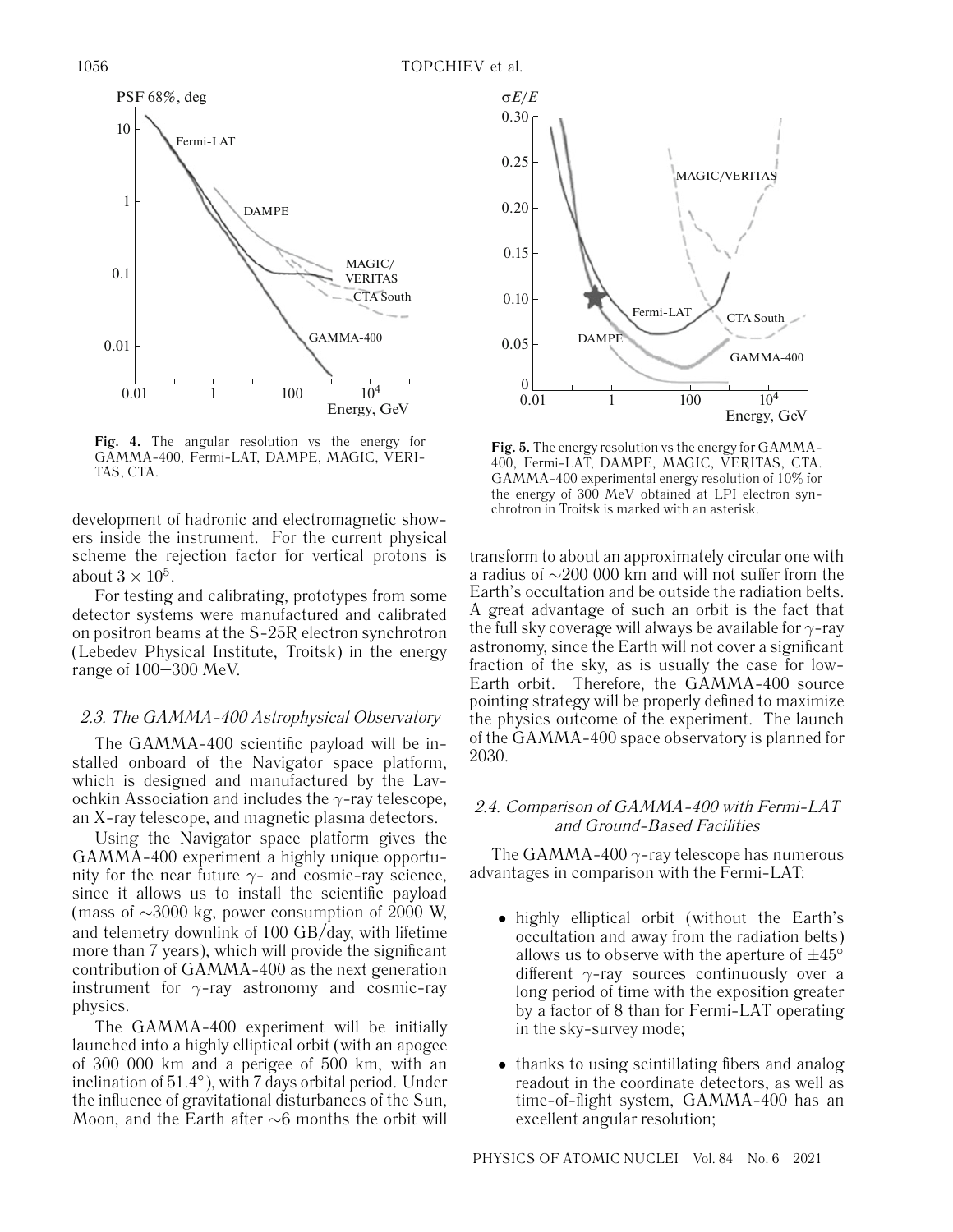- due to the deep ( $\sim$ 18 X) calorimeter, GAMMA-400 has an excellent energy resolution and can provide more reliably the detection of  $\gamma$  rays up to several TeV for vertically incident events;
- owing to the better  $\gamma$ -ray separation from cosmic rays (in contrast to Fermi-LAT, the presence of a special trigger with event timing, time-of-flight system, two-layer scintillation detectors), GAMMA-400 is significantly well equipped to separate  $\gamma$  rays from the background of cosmic rays and backscattering events.

GAMMA-400 will have also the better angular and energy resolutions in the energy region 10– 1000 GeV in comparison with current and future space- and ground-based instruments: VERITAS, MAGIC, H.E.S.S., CTA, and HAWC and it allows us to fill the data gap at the energy of ∼100 GeV between the space- and ground-based instruments.

It is necessary to note that at present various  $\gamma$ ray telescopes are developed to study  $\gamma$ -ray emission in the medium energy (e-ASTROGAM [8] and AMEGO [9]) and high energy (HERD [10] and AMS-100 [11]) range. Performance of these telescopes in comparison with GAMMA-400 and Fermi-LAT is presented in Table 1.

## 3. THE PRELIMINARY GAMMA-400 SCIENTIFIC PROGRAM

## 3.1. Galactic Plane

GAMMA-400 will study continuously over a long period of time different regions of Galatic plane, Galactic center, Fermi Bubbles, Crab, Vela, Cygnus, Geminga with FoV of  $\pm 45^\circ$ .

#### 3.2. Dark Matter Searching

Generally there are two wide classes of DM candidates, which are potentially accessible by GAMMA-400—WIMPs and ALPs. Below we briefly describe the main targets for searches of both candidates.

Galactic Center region historically represents the most favorable target for WIMP annihilation (decay) searches due to the biggest  $J(D)$ -factor. In this context a mysterious  $\gamma$ -ray excess identified a while ago (e.g. [12]) around the GC attracts a great interest. It peaks at few GeV, extends up to  $\approx 10^{\circ}$  around the GC and can be well-fitted by annihilating WIMPs with the mass of several tens of GeV and cross section around the thermal value  $\sim 10^{-26}$  cm<sup>3</sup>/s. However alternative explanations of the excess origin indeed exist. They include the emission from millisecond pulsars (both prompt and secondary), molecular clouds and others. The future high-resolution data from GAMMA-400 will be very important for the ultimate determination of the excess origin.

Another interesting aspect is the searches for hypothetical narrow spectral lines due to DM annihilation or decay directly into photons. This represents very pristine DM signature, since no other astrophysical processes are expected to produce such lines at the energies above ∼0.1 GeV. We provided some estimates of GAMMA-400 sensitivity to the diphoton annihilation cross section in [6]. However our most recent simulations showed that the sensitivity presented in [6] tends towards slightly optimistic side—realistically we would expect our sensitivity to be comparable with that of Fermi-LAT after 12–15 years of its operation. At the same time DAMPE has comparable sensitivity too [13]. Hence, it can be possible in the future to stack together the data from all three telescopes and significantly extend the sensitivity to narrow lines by such joint data analysis.

ALP discovery potential by catching a nearby supernova explosion. Fermi-LAT has not been able to observe any supernova explosion in the Local Group due to rarity of such events. However such observation would be extremely valuable for constraining ALP properties. Thus in case of such luck GAMMA-400 will be able to probe ALP-photon coupling constant values down to  $g_{a\gamma} \sim 10^{-13}$  GeV<sup>-1</sup> for ALP masses below ∼1 neV! The chance to catch such event over the mission lifetime is about 10%. But the very high sensitivity of this probe still makes it one of the main GAMMA-400 objectives in the area of DM searches. The detailed calculations on this subject can be seen in [6].

ALP signature searches in the pulsar spectra. Recently the tentative ALP signature in the spectra of pulsars was identified in Fermi-LAT data [14]. However this detection is not reliable yet, and the future additional GAMMA-400 observational data on those pulsars will be able potentially to confirm or deny robustly this preliminary signal.

Other targets include globular clusters, nearby galaxies, dwarf satellites, hypothesized axion clouds around neutron stars, etc.

#### 3.3. Searching for GRBs

Using detection of GRBs from top-down and lateral directions GAMMA-400 will discover many new GRBs (∼10 GRBs per year).